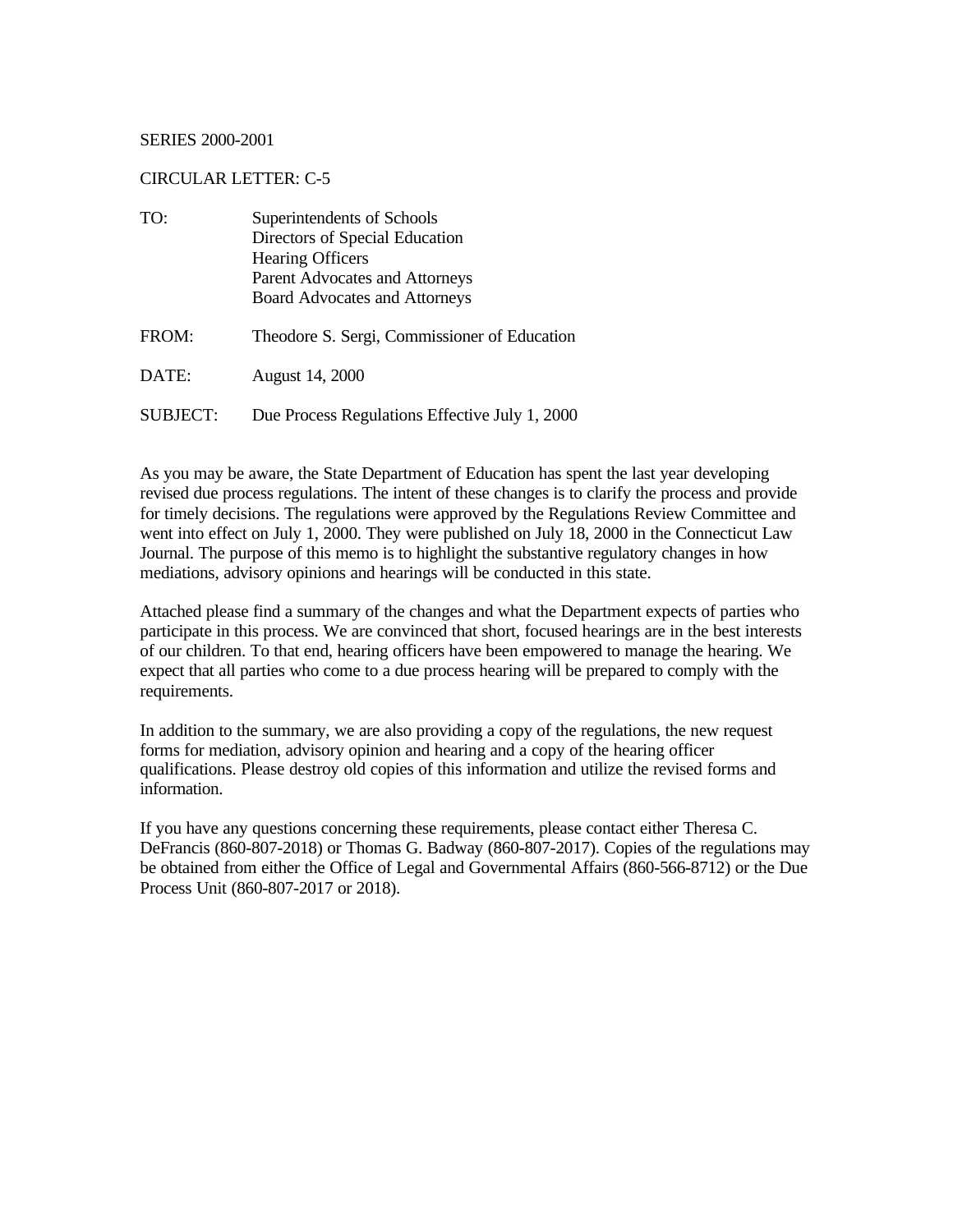## **SUMMARY OF CHANGES TO SPECIAL EDUCATION DUE PROCESS**

**PLEASE READ THE REGULATIONS IN THEIR ENTIRETY**. An official copy of the regulations is included for your review. Former Section 10-76h-2 has been repealed in its entirety. Sections 10-76h-3 to 10-76h-18, inclusive, are new provisions.

The following provisions are brought to your attention because they constitute significant changes to the current due process procedures. **Read the regulations in their entirety.** 

#### **A note about the effective date:**

The effective date of the new regulations is July 1, 2000. If a party claims that a particular regulation adversely affects or imposes a substantive right or requirement, the Hearing Officer will make a ruling on the party's stated objection. It is not the intention of the new regulations that either party to a hearing be substantially prejudiced because the regulations have changed during the course of the hearing.

#### **Section 10-76h-3. Hearing request; Content of Hearing Request**

- Each public agency shall provide assistance to the parent as may be necessary to file a written hearing request. When a parent requests a hearing, the public agency shall also inform them of the availability of mediation and the advisory opinion process. The parent shall also be informed of any free or low cost legal services and other relevant services available in the area if the parent requests such information or a hearing is requested.
- The hearing request shall be filed with the due process unit or with the public agency and a copy shall be provided to the opposing party. If the request is filed with the public agency, the public agency shall notify the due process unit by facsimile transmission of the request on the same day that the request for due process is received and has seven days to send the original request to the due process unit. Due process uses a calendar day timeline. School districts must have staff available during vacation periods to review any incoming requests for due process so that they may be processed correctly.
- The Department shall have available a model form to assist the parent in filing a request for due process. The model form shall be made available at each school and at each school a designated staff member shall assist the parent in completing the form.
- A hearing officer has the authority to dismiss any due process request which raises issues that have not been raised in a planning and placement team meeting. If the requesting party can show that the public agency unreasonably refused to schedule a PPT meeting at which the issues were to be raised, the hearing officer may proceed with the hearing.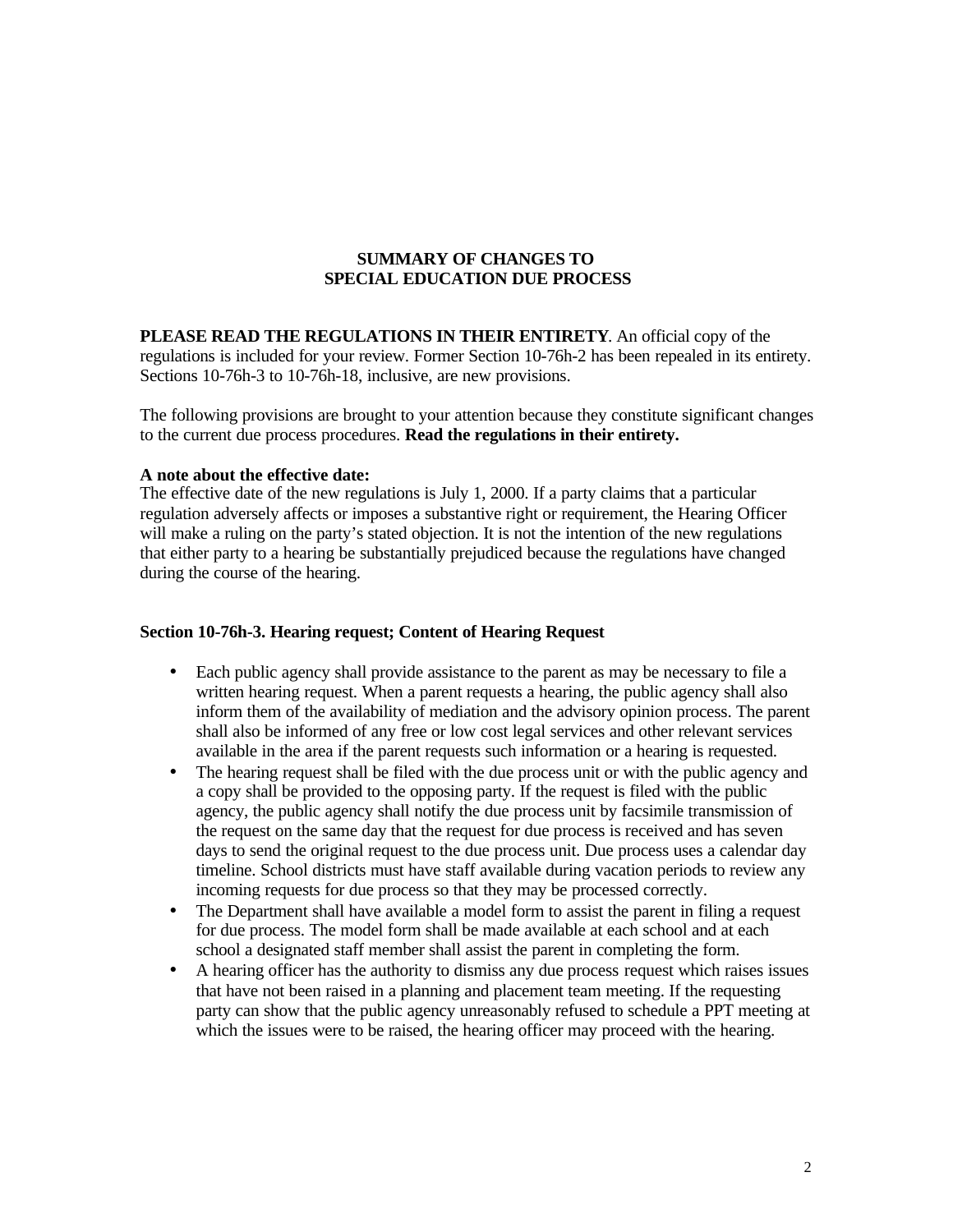### **Section 10-76h-4. Statute of limitations**

• The two-year statute of limitations does not apply to evidence, provided admission of such evidence shall meet evidentiary tests such as relevance and materiality.

## **Section 10-76h-5. Mediation**

- A request for mediation will not result in a hearing being scheduled. If the parties are unable to resolve their dispute at mediation, either party has the right to request a hearing.
- Discussions that occur during mediation shall be confidential and shall not be used as evidence in any subsequent due process hearing or civil proceeding, and the parties to the mediation may be required to sign a confidentiality pledge prior to the commencement of the mediation.

## **Section 10-76h-6. Advisory opinion**

• This process has been explained in previous communications.

## **Section 10-76h-7. Appointment of hearing officer. Scheduling of prehearing conference and hearing dates**

- The due process unit will notify the hearing officer by FAX that a request has come in, that the hearing officer has been appointed and of the  $45<sup>th</sup>$  day when the hearing decision must be mailed to the parties. The due process unit will send the packets of information to the parties (which consists of the notice of the hearing, notice of representation of parties, procedures for postponement and extension requests, prehearing conference information, requirements for the submission of documents and advisory opinion information). The hearing officer will send the scheduling notice by either FAX or regular mail.
- The hearing officer will schedule all dates. There is no longer an automatic scheduling of the first day of the hearing by the due process unit.
- During the prehearing conference, the hearing officer will: simplify or clarify the issues in dispute; establish dates for the completion of each party's evidence; review the possibility of settlement, but not participate in substantive settlement discussion; schedule hearing dates, which may include consecutive days of hearing, organize the submission of exhibits, identify witnesses and address such other administrative matters, as the hearing officer deems necessary.
- During the prehearing conference the parties must disclose how long it will take them to put their case on; identify their witnesses and describe the testimony of witnesses; the hearing officer will determine the length of the hearing, taking into consideration the time needed by the hearing officer to write the final decision and order.
- The hearing officer may dismiss any case in which the moving party is not prepared to go forward within the established timeline, unless a postponement or extension is granted.
- As stated above, the due process unit will initially inform the hearing officer and the parties of the date of the mailing of the final decision and order (the  $45<sup>th</sup>$  day after the request is received). Any time a party asks for a change in the timeline and the hearing officer feels that such a change is warranted, the hearing officer has the opportunity to change the date of mailing of the final decision and order if, within the discretion of the hearing officer, it is necessary to change the date of mailing. The hearing officer may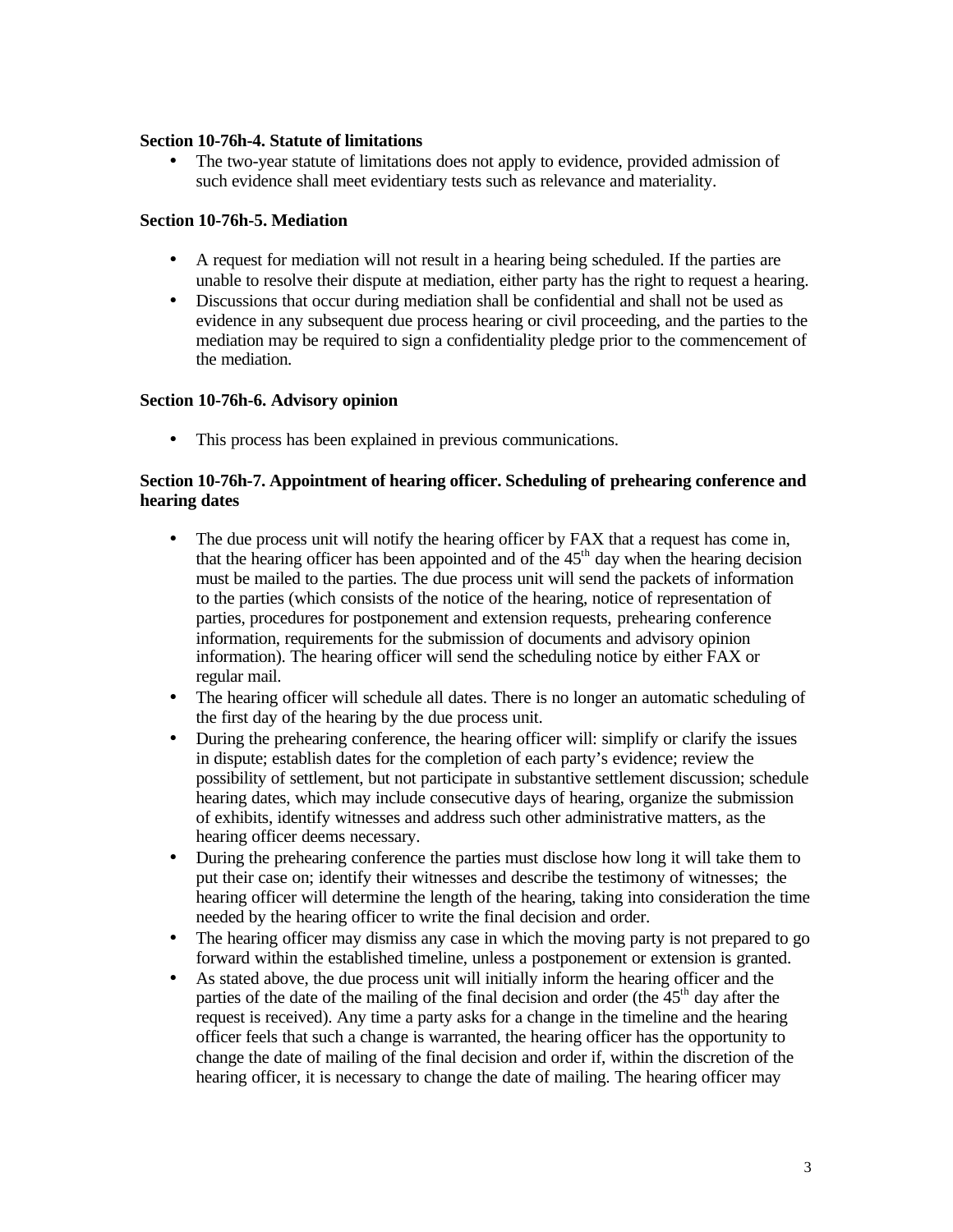consider an asserted need for additional hearing dates as a request for an extension of the 45-day timeline.

• The hearing officer shall schedule the hearing at a place reasonably convenient to the parent as determined by the hearing officer. The practice of utilizing board of education or town offices shall continue. It is important that school districts make facilities available that protect the confidentiality of the process and provide an environment that is appropriate for a quasi-judicial proceeding.

**Do not file a request for a hearing if you are not prepared to move forward with your case. Do not agree to represent a client if you are unable to comply with our scheduling requirements. Hearing officers have been directed to comply with Federal law, which requires final decisions within 45 days of a hearing request and will not grant postponements for the convenience of counsel.** 

### **Section 10-76h-8. Motion Practice**

• Standardizes the practice of asking the hearing officers to rule on issues while the hearing is ongoing. Motions that may be made to the hearing officer include, but are not limited to: motion to recuse, motion to dismiss the action, motion to consolidate and motion to clarify.

#### **Section 10-76h-9. Postponements and extensions**

- The Barbara R. requirements have been maintained insofar as criteria exist against which a hearing officer measures the request for postponement. See Subsection (d).
- Hearing officers will not entertain requests for postponement or extension unless they are presented as follows: In writing and submitted no later than 5:00 p.m. five business days prior to the scheduled hearing or deadline date. The request for postponement shall also indicate what efforts the moving party has made to contact the opposing party or representative and whether the opposing party agrees or objects to the postponement or extension. The hearing officer will not entertain any request unless these criteria are met.
- A postponement or extension shall be for a specified period of time, not to exceed 30 calendar days.
- Objections to the request for postponement or extension shall be made in writing, stating the objection, and submitted to the hearing officer no later than 5:00 p.m. two business days before the scheduled hearing or deadline.
- The date of mailing of the decision shall be set for the  $45<sup>th</sup>$  day from the initiation of due process. Any party wishing to extend that time for an asserted need for additional hearing dates must do so in writing, unless requested on the record and permitted by the hearing officer.
- Absent a compelling reason or a specific showing of substantial hardship, a request for a postponement or extension shall not be granted because of settlement discussions between the parties, school vacations, attorney vacations and other similar reasons. Agreement of the parties is not a sufficient basis for granting a postponement or extension.
- The hearing officer may grant one 30-day postponement for continued settlement discussions upon written verification by the parties that they are engaged in a good faith effort to complete negotiations. At the end of the thirty-day period, the parties shall advise the hearing officer in writing whether or not a settlement has been reached, or they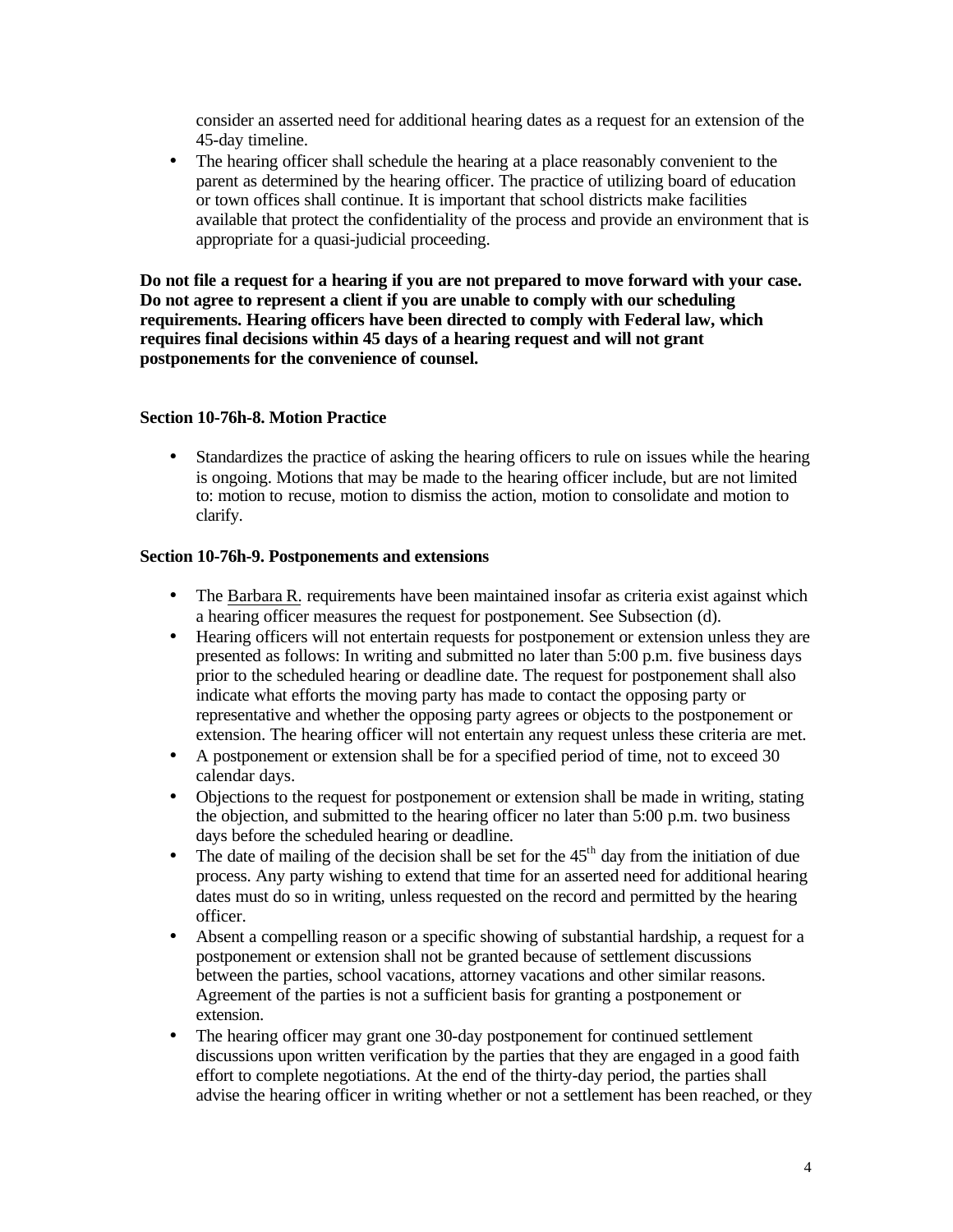shall be prepared to go forward with a hearing. The hearing officer shall not have the authority to grant any further postponements or extensions for continued settlement discussions. If the parties are not prepared to go forward, the hearing officer shall dismiss the hearing request without prejudice. It may be refiled at a later date.

• The hearing officer shall respond to requests for postponement or extension in writing, and reduce to writing any decision made on an oral motion for postponement or extension. This shall become a part of the record.

### **Section 10-76h-10. Expedited hearings**

- Expedited hearings are limited to circumstances related to the IDEA discipline requirements and as reflected in Sections 300.521, 300.525 and 300.526 of the IDEA regulations found at 34 CFR.
- A prehearing conference is not required. The hearing officer shall limit the introduction of exhibits and witnesses as may be necessary. No postponements or extensions shall be granted.
- Timelines for the expedited hearing are not the same as a hearing, generally.

## **Section 10-76h-11. Hearing rights**

These remain essentially the same as the current rights with the following additions.

- Each party has a reasonable opportunity, as determined by the hearing officer, to present evidence and confront, cross-examine and compel the attendance of witnesses, including the presentation of evidence which is more than two years old if such evidence is required to rule on the issues presented and it meets evidentiary considerations such as relevancy and materiality as ruled upon by the hearing officer.
- Parents involved in hearings have the right to obtain a verbatim record of the hearing at no cost.

### **Section 10-76h-12. Exhibits; Documents presented at the hearing; Witnesses**

- Witness lists and documentary evidence shall be exchanged by the parties and provided to the hearing officer no later than five (5) business days prior to a scheduled hearing date.
- Each party is responsible for notifying their own witnesses of the time, date and location of the hearing. The parent shall notify the public agency at least five (five) school days in advance that school personnel will be called to testify on a particular scheduled hearing date if they intend to have school personnel called to testify.
- At the request of a party, the hearing officer shall not review the records submitted until they are offered into evidence. Exhibits that are offered but not admitted into evidence shall be marked for identification and the record of the hearing shall reflect that.
- Hearing officers will not accept any documentary exhibits that do not meet the submission criteria. All exhibits must be clear, legible and arranged in chronological order. They must be marked as stated in the regulations. An index shall accompany the exhibits. The index shall include the exhibit number, a brief description of the exhibit and the date of the exhibit. For example, "Exhibit B-36. Letter from Director of Special Education to Parent dated June 3, 2000 (3 pages)."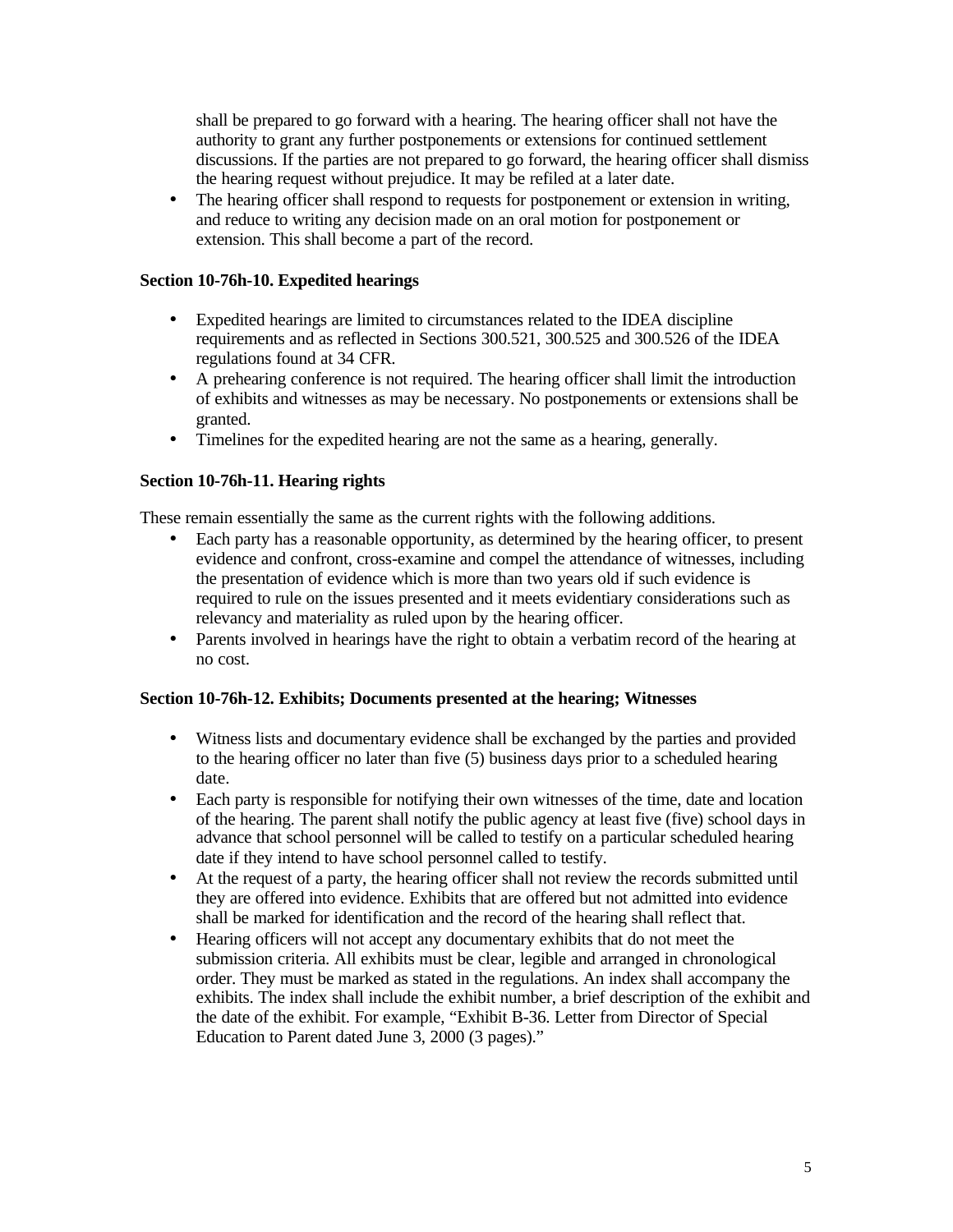### **Section 10-76h-13. Conduct of hearings**

- The hearing officer is authorized to take action to ensure that the hearing is conducted in a fair and orderly manner. Such action may include excluding from the hearing the parties, counsel or any other participant. Behavior, which may result in exclusion, includes, but is not limited to, abusive speech, inflammatory remarks or disrespectful conduct towards the hearing officer, counsel or any party or party representative, or witnesses.
- If an interpreter is needed for either a prehearing conference or any session of a hearing, the burden is on the party requiring the interpreter to inform the due process unit of the need. The due process unit arranges for the interpreter.

## **Section 10-76h-14. Burden of production and proof; unilateral placement**

- The public agency has the burden of proving the appropriateness of the child's program or placement, or of the program or placement proposed by the public agency. This burden shall be met by a preponderance of the evidence, except for hearings conducted pursuant to 34 CFR Section 300.521 (authority of hearing officer to change placement for dangerousness). The party who filed for the hearing has the burden of going forward with the evidence.
- The hearing officer can split a hearing regarding a unilateral placement. If the hearing officer determines that the program offered by the district is appropriate, it is not necessary to inquire into the appropriateness of the parent's placement.
- Any party seeking reimbursement for a unilateral placement or program must prove the appropriateness of the placement or program by a preponderance of the evidence.

# **Section 10-76h-15. Evidence**

• The hearing officer may take administrative notice of any general, technical or scientific facts within the knowledge of the hearing officer, and any other judicially cognizable facts.

### **Section 10-76h-16. Decision, Implementation, Rights of Appeal**

- The final decision and order of the hearing officer is not subject to the reconsideration provisions of the State Uniform Administrative Procedures Act. The decision shall be implemented by the public agency, unless it is appealed and the party appealing asks the court to enter a stay.
- The hearing officer may issue findings of fact on the extent to which the parent has prevailed on any issue ruled upon by the hearing officer.
- A settlement agreement does not constitute a final decision, prescription or order of the hearing officer. The settlement agreement may be read into the record as an agreement between the parties only.
- The due process unit shall investigate allegations of failure on the part of the public agency to implement the decision of the hearing officer. Appropriate steps shall be taken by the due process unit to ensure compliance.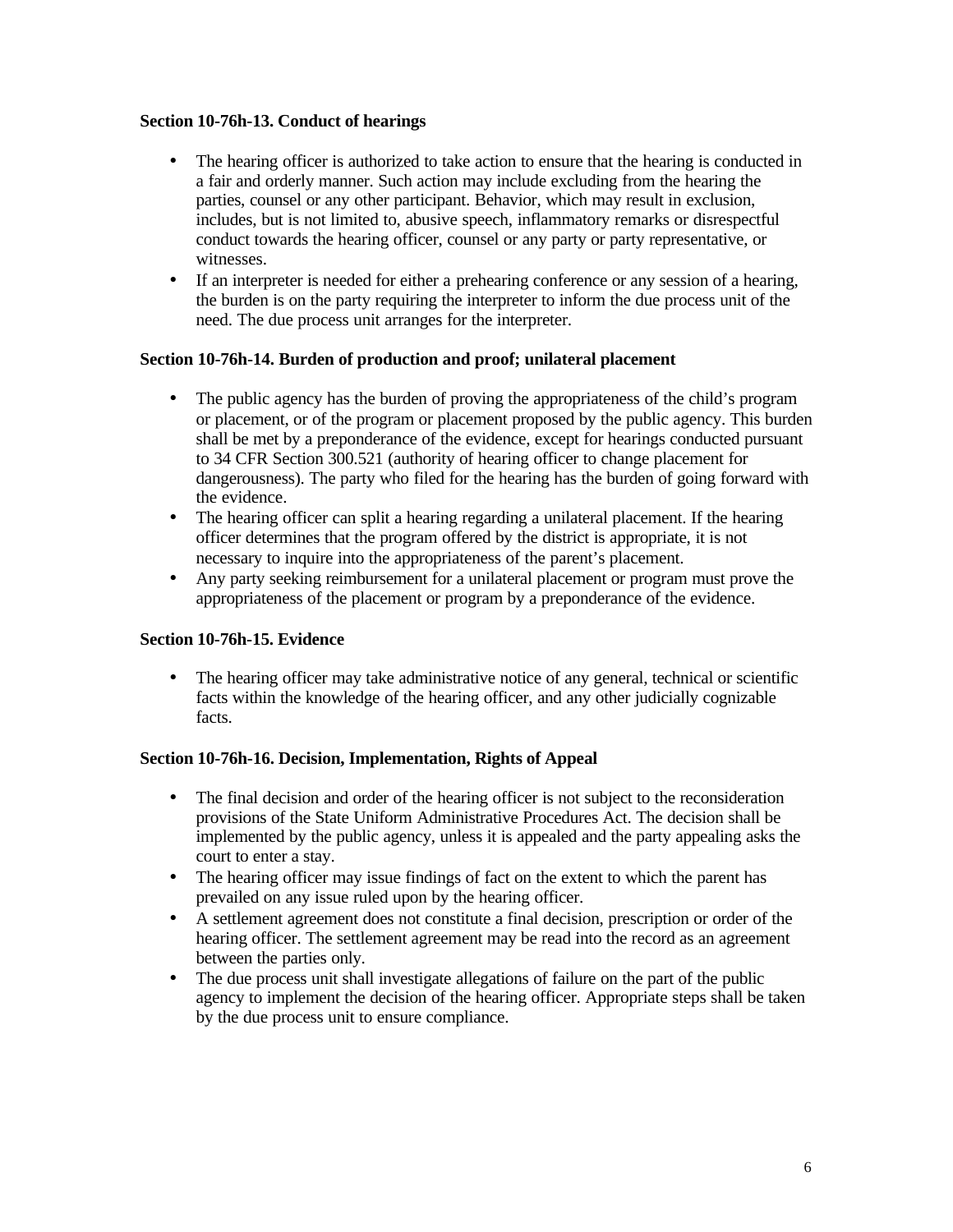## **Section 10-76h-17. Educational placement during proceedings**

- The child remains in the current educational placement during the pendency of any administrative or judicial proceedings unless the parent and the public agency otherwise agree, except in matters related to discipline and in those instances in which the order of the hearing officer agrees with the parent that a change of placement is appropriate.
- If the final decision of the hearing officer agrees with the parent, the new placement ordered by the hearing officer shall be the child's placement.

### **Section 10-76h-18. Default or dismissal**

- Either party may move, or the hearing officer may order on their own, an order of default or dismissal of a hearing for failure of any party to:
	- Prosecute a hearing;
	- Participate in the prehearing conference;
	- Comply with these regulations;
	- Comply with a ruling issued by the hearing officer before a final decision is rendered;
	- State a claim for which relief can be granted;
	- Sustain its burden after presentation of the evidence; or
	- Appear at a properly noticed scheduled hearing.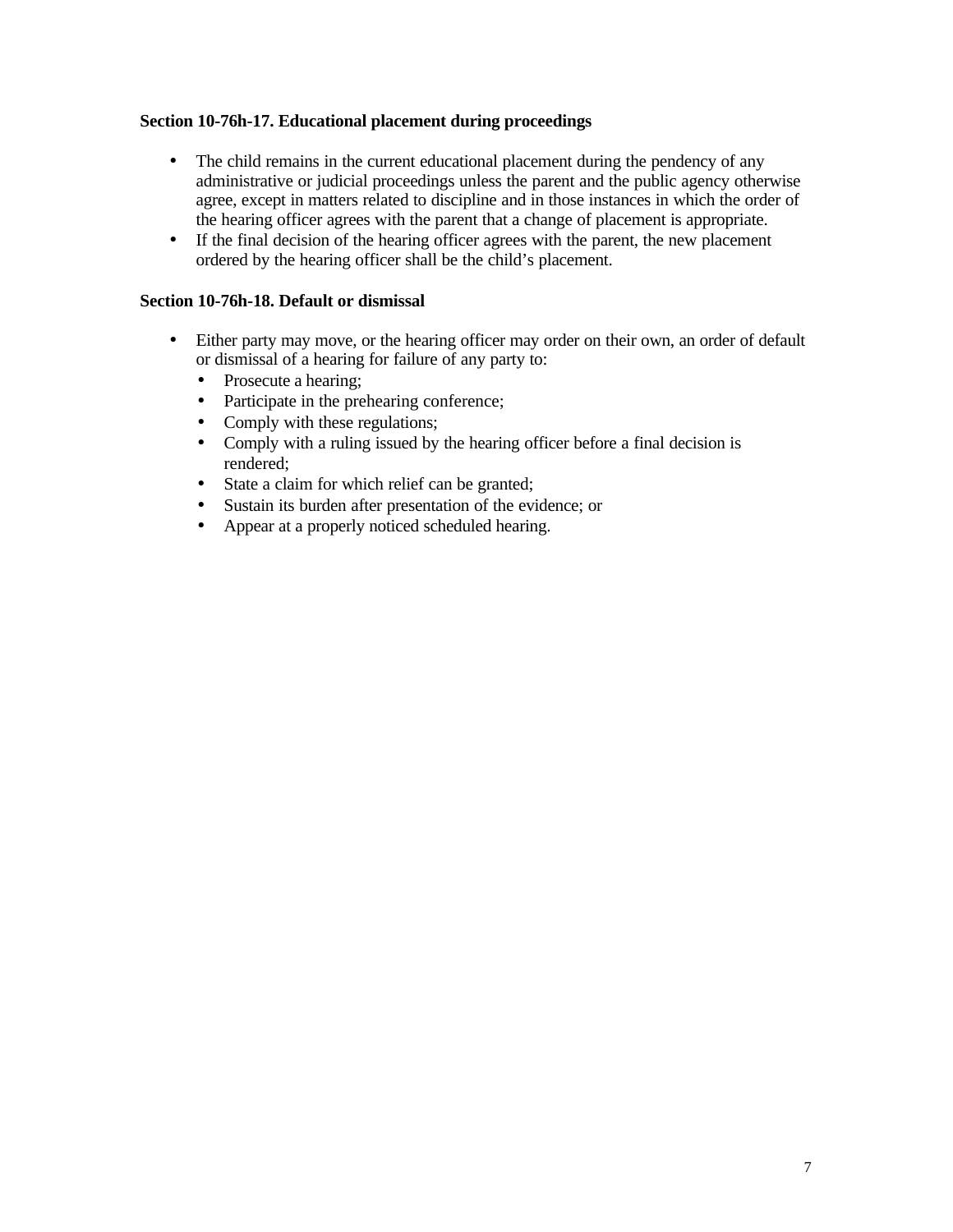## **CONNECTICUT STATE DEPARTMENT OF EDUCATION BUREAU OF SPECIAL EDUCATION AND PUPIL SERVICES DUE PROCESS UNIT 25 Industrial Park Road, Middletown, CT 06457 FAX# (860) 807-2049**

#### **Request for Mediation**

|                                   | (name of student)                                                                                 | (date of birth)                  |
|-----------------------------------|---------------------------------------------------------------------------------------------------|----------------------------------|
|                                   | who is currently within the jurisdiction of                                                       |                                  |
| (address of residence of student) |                                                                                                   |                                  |
| the $\_\_$                        |                                                                                                   |                                  |
| (school district)<br>attends)     |                                                                                                   | (name of the school the student) |
|                                   |                                                                                                   |                                  |
| <b>Print Name</b>                 | Signature                                                                                         | Date                             |
| Telephone #                       | Fax #                                                                                             |                                  |
|                                   |                                                                                                   |                                  |
|                                   |                                                                                                   |                                  |
|                                   | The date of the IEP meeting at which the parties failed to reach agreement:                       |                                  |
|                                   | Description of the nature of the issues in dispute, including related facts:                      |                                  |
|                                   |                                                                                                   |                                  |
|                                   |                                                                                                   |                                  |
|                                   |                                                                                                   |                                  |
|                                   |                                                                                                   |                                  |
|                                   |                                                                                                   |                                  |
|                                   |                                                                                                   |                                  |
|                                   |                                                                                                   |                                  |
|                                   |                                                                                                   |                                  |
|                                   | Proposed resolution of the issues to the extent known and available at this time.                 |                                  |
|                                   |                                                                                                   |                                  |
|                                   |                                                                                                   |                                  |
|                                   |                                                                                                   |                                  |
|                                   |                                                                                                   |                                  |
|                                   |                                                                                                   |                                  |
|                                   |                                                                                                   |                                  |
|                                   |                                                                                                   |                                  |
|                                   |                                                                                                   |                                  |
|                                   |                                                                                                   |                                  |
|                                   | Please provide three mutually agreeable dates for the mediation which will be held within 30 days |                                  |
|                                   | of this request. From these dates one will be selected for the convening of the mediation.        |                                  |

Please forward to the above address and, as appropriate, the parents or the school district.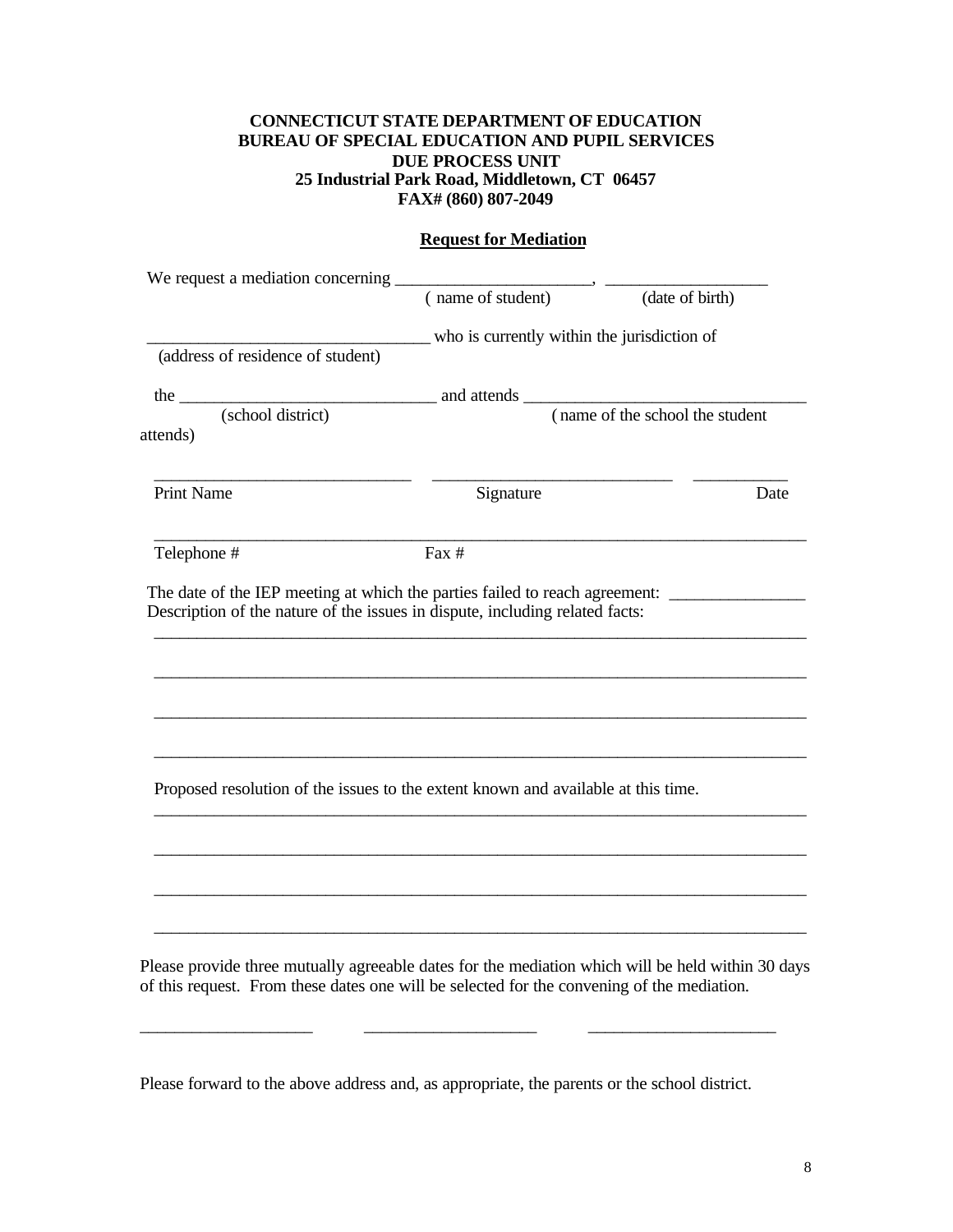## **CONNECTICUT STATE DEPARTMENT OF EDUCATION BUREAU OF SPECIAL EDUCATION AND PUPIL SERVICES DUE PROCESS UNIT 25 Industrial Park Road, Middletown, CT 06457 FAX# (860) 807-2049**

## **REQUEST FOR ADVISORY OPINION**

**We request an advisory opinion. We understand both parties must agree to an advisory opinion and we are not required to pursue an advisory opinion prior to a hearing.** 

| Parent Signature | Date | <b>School District Representative</b> | Date |
|------------------|------|---------------------------------------|------|

\_\_\_\_\_\_\_\_\_\_\_\_\_\_\_\_\_\_\_\_, \_\_\_\_\_\_\_\_\_\_\_\_\_\_\_\_\_\_\_\_\_

Two mutually agreeable dates for the advisory opinion. From these dates one will be selected for the advisory opinion.

**Please forward to the above address and, as appropriate, the parents or the school district**.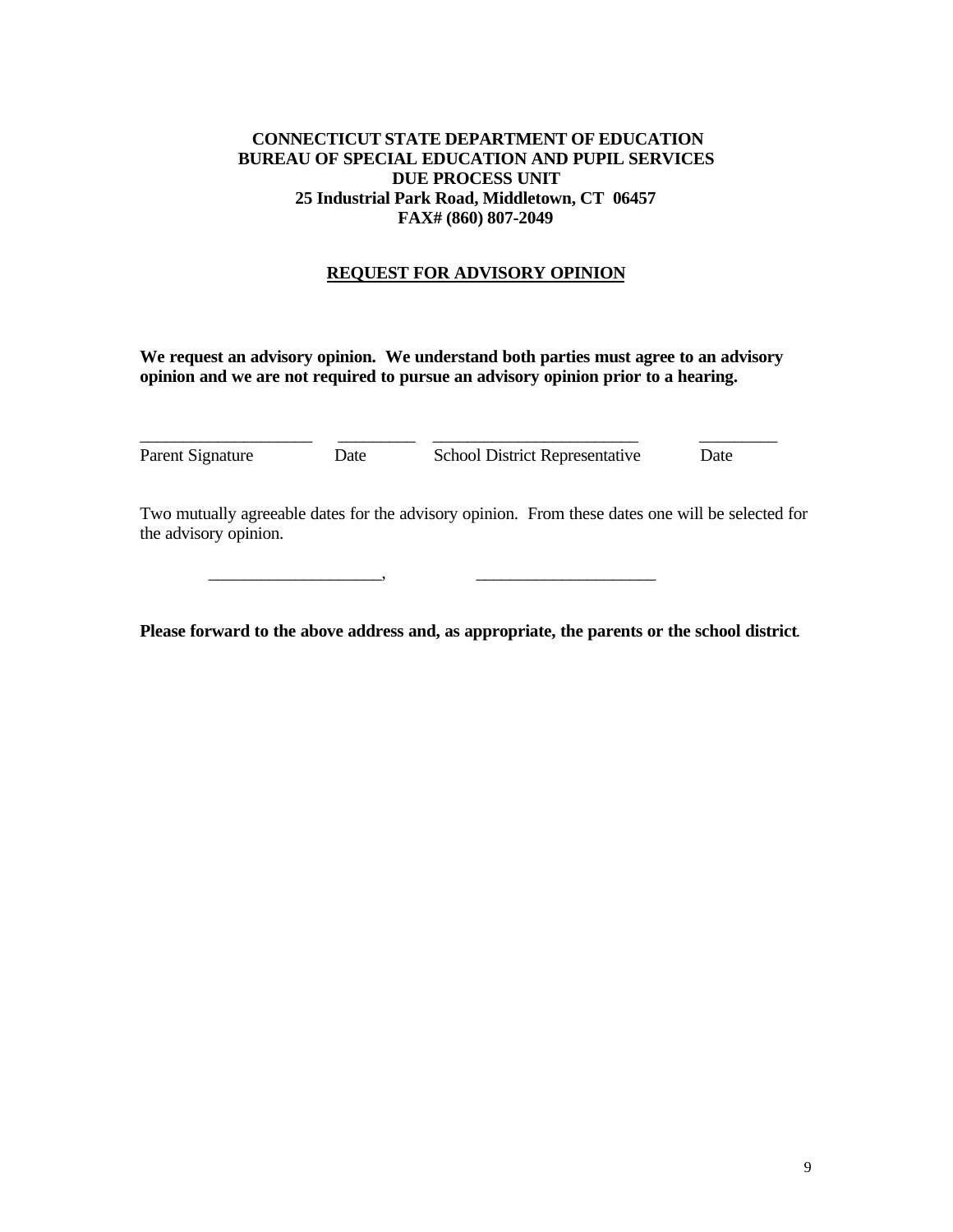## **CONNECTICUT STATE DEPARTMENT OF EDUCATION BUREAU OF SPECIAL EDUCATION AND PUPIL SERVICES DUE PROCESS UNIT 25 Industrial Park Road, Middletown, CT 06457 FAX# (860) 807-2049**

# **Request for Impartial Special Education Hearing**

|                                                                                   |                                                                                            | (date of birth) |  |
|-----------------------------------------------------------------------------------|--------------------------------------------------------------------------------------------|-----------------|--|
|                                                                                   | who is currently within the jurisdiction of                                                |                 |  |
| (address of residence of student)                                                 |                                                                                            |                 |  |
|                                                                                   |                                                                                            |                 |  |
|                                                                                   | the <u>contract (school district)</u> and attends (name of the school the student attends) |                 |  |
| <b>Print Name</b>                                                                 | Signature                                                                                  | Date            |  |
| Telephone #                                                                       | Fax #                                                                                      |                 |  |
|                                                                                   |                                                                                            |                 |  |
|                                                                                   |                                                                                            |                 |  |
| Proposed resolution of the issues to the extent known and available at this time. |                                                                                            |                 |  |
|                                                                                   |                                                                                            |                 |  |
|                                                                                   |                                                                                            |                 |  |
|                                                                                   |                                                                                            |                 |  |

Please forward to the above address and, as appropriate, the parents or the school district.

\_\_\_\_\_\_\_\_\_\_\_\_\_\_\_\_\_\_\_\_\_\_\_\_\_\_\_\_\_\_\_\_\_\_\_\_\_\_\_\_\_\_\_\_\_\_\_\_\_\_\_\_\_\_\_\_\_\_\_\_\_\_\_\_\_\_\_\_\_\_\_\_\_\_\_\_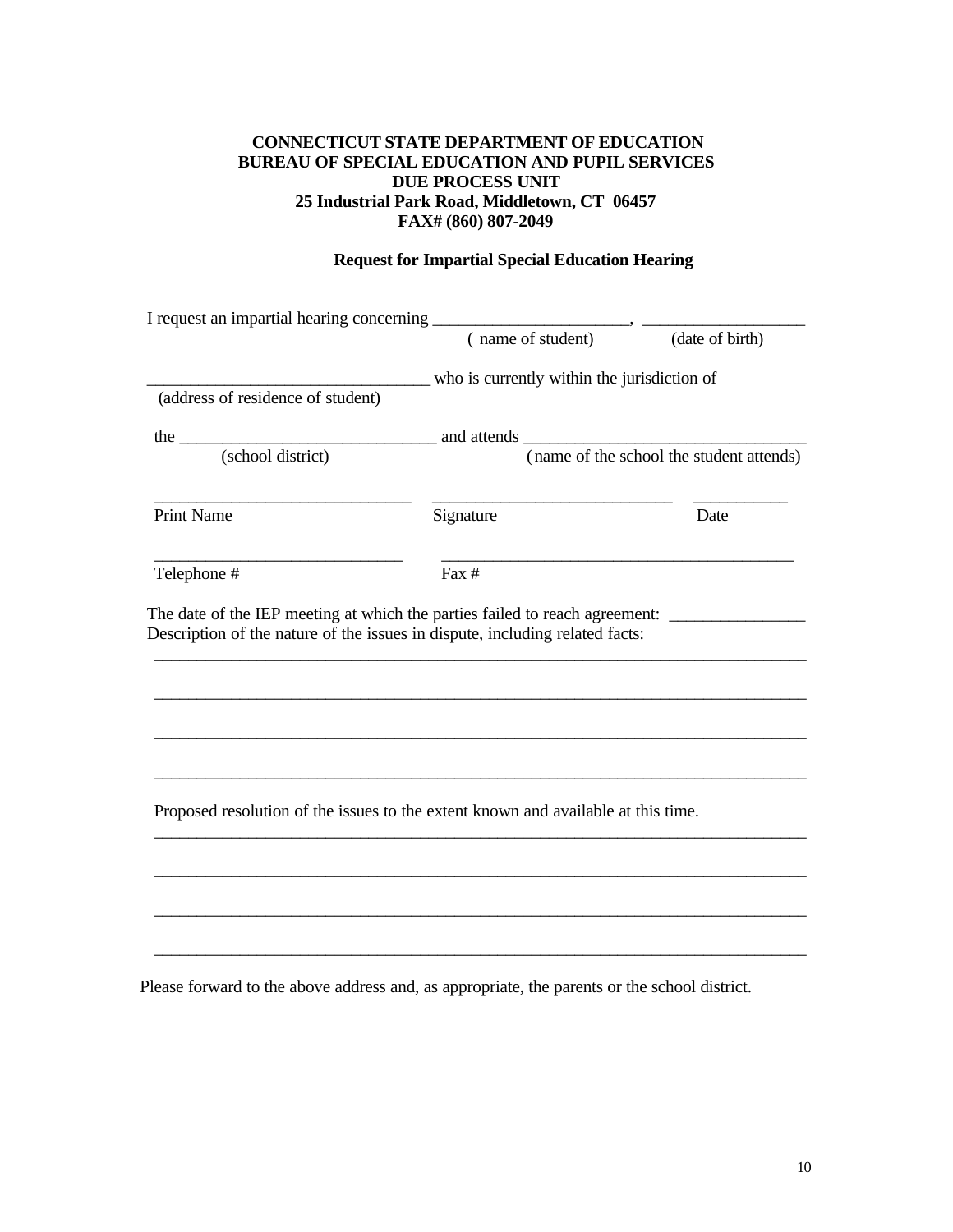#### **CONNECTICUT STATE DEPARTMENT OF EDUCATION Division of Educational Programs and Services Bureau of Special Education and Pupil Services 25 Industrial Park Road Middletown, Connecticut 06457**

The following are Special Education Hearing Officers, appointed by the Connecticut State Board of Education pursuant to Section 10-76h(c), Connecticut General Statutes, and Section 20 United States Code  $1415(b)(2)$ .

**Mary H.B. Gelfman** holds an A.B. from Swarthmore College, an M.A. from Teachers College, Columbia University, and a J.D. from the University of Connecticut School of Law. She is admitted to practice in Connecticut and in the United States District Court for Connecticut, and is a member of the CBA and ABA. She has been a high school math teacher, a member of a local board of education, and a consultant in the Due Process Unit, Connecticut State Department of Education. She frequently speaks and writes about legal issues in education, and is a co-author of *Education Records: A Manual*, and co-author and co-editor of *Legal Issues in School Health Services,* to be published in 2000. She is also an impartial hearing officer for the Connecticut Department of Education for expulsion hearings in the Vocational Technical Schools, and school district residency and school transportation hearings.

**Deborah R. Kearns** is an attorney currently in private practice. She has experience in divorce mediation and has provided advocacy for individuals with disabilities. Attorney Kearns has served as a Special Master, Middletown Regional Family Court, where she served as a pretrial mediator for custody matters. Attorney Kearns has taught at the college level. Attorney Kearns received a B.A. from Boston College, and her J.D. from New England School of Law, Boston, Massachusetts.

**Gail K. Mangs** is an attorney in private practice in Farmington, Connecticut. She holds a B.A. degree from Clark University in history and education, an M.A. degree from Northwestern University in curriculum with a specialization in early childhood education, and a J.D. from the University of Connecticut. She has worked as a teacher, board member, and chairperson of the board in private daycare programs, as a teacher in an early childhood special needs program, and as the coordinator of a home-based early intervention program for Headstart. As an attorney, she practices in the area of family law, and has served as both attorney and guardian ad litem for children. She is a member of the Connecticut Bar Association.

**Athan S. Mihalakos** is an attorney in private practice. He is admitted to practice in Connecticut and U.S. District Court, District of Connecticut; Commonwealth of Pennsylvania and U.S. District Court for the Eastern District of Pennsylvania; and United States Supreme Court. Attorney Mihalakos graduated from: Fordham University (B.S., 1974) and Loyola Law School (J.D., 1977) were he served as Chapter president Phi Alpha Delta Law Fraternity. He is a member of the Waterbury, Connecticut and Pennsylvania Bar Associations. He has served as the Small Claims Commissioner: Superior Court Housing Session, Waterbury, 1988-1993 and as a member of the Higher Education Advisory Council, State of Connecticut Department of Education, 1989; as the Commissioner of the Waterbury Zoning Commission, 1991; as an Assistant to the Waterbury Corporation Counsel, 1992-1996; and as an Impartial Hearing Officer for the Cheshire Board of Education, 1999. The areas of concentration in his practice include education and special education law, transportation law, real estate, personal injury, worker's compensation, domestic relations, probate, landlord-tenant, criminal, and bankruptcy.

**Scott Myers** is currently Counsel in Day, Berry & Howard's Administrative and Regulatory Law Department practicing primarily in the areas of public utility regulatory litigation and energy law. In this capacity he has been responsible for all phases of litigation and settlement of a broad range of complex, multi-party disputes pending before state and Federal regulatory authorities, and in state and Federal courts. His experience also includes special education due process litigation, student disciplinary matters and representation of children in neglect and termination of parental rights proceedings in Juvenile Court. Mr. Myers received his J.D. from the University of Connecticut School of Law in 1990, a B.A. in Psychology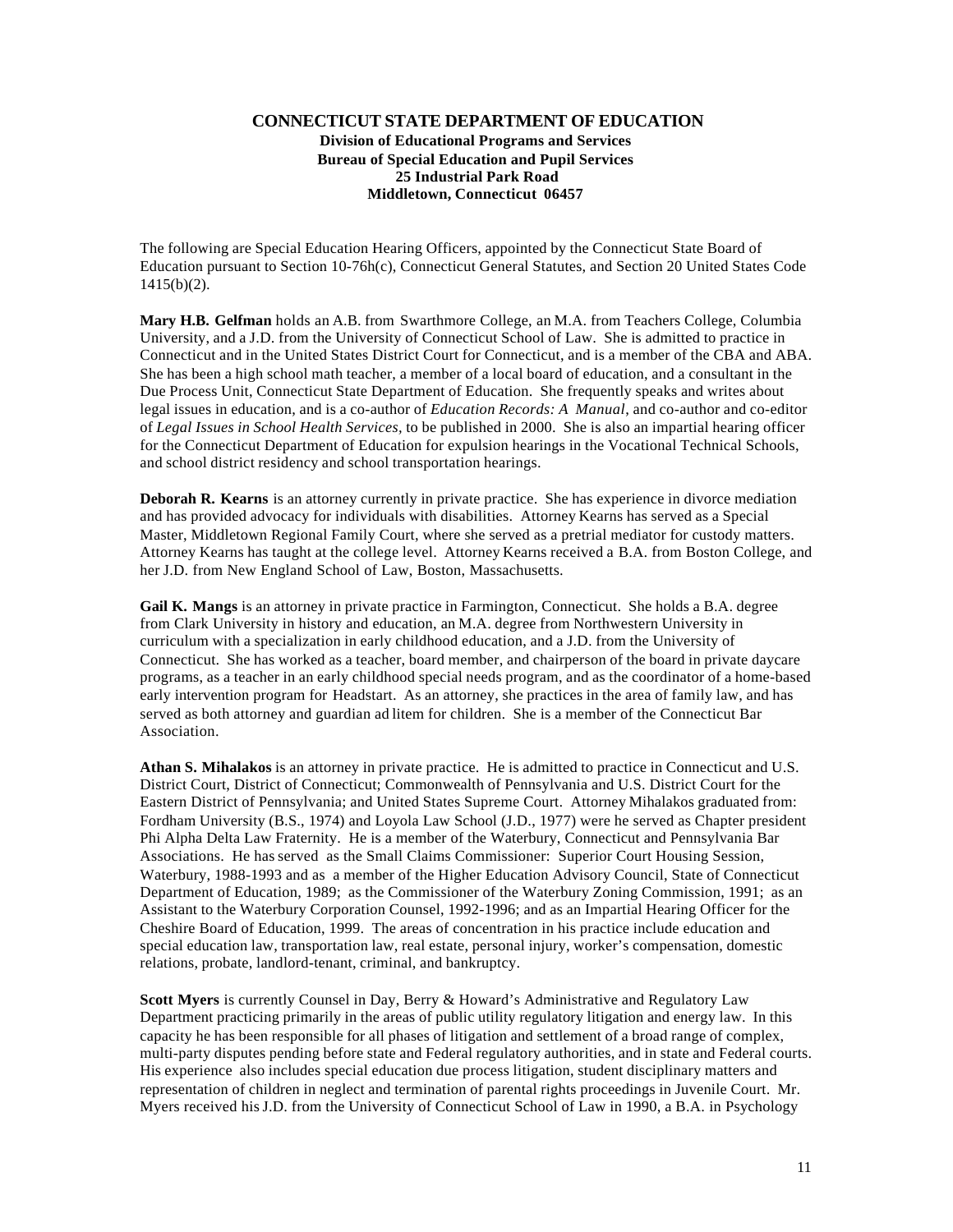from Trinity College in 1980 and an M.A. in clinical psychology from the University of Hartford in 1984. Prior to joining Day, Berry & Howard in 1990, Mr. Myers worked primarily with adolescents and their families in a variety of inpatient and outpatient treatment settings.

**Margaret D. Northrop** is an attorney currently serving as a Connecticut state court magistrate, trial referee, fact-finder, hearing officer and private alternative dispute resolution provider. She has also served as a hearing officer for the Connecticut Commission on Human Rights and Opportunities since 1992. Attorney Northrop earned a teaching certificate from the State of Rhode Island and has taught in the private sector. Attorney Northrop has a B.A. from Brown University and received her J.D. from Loyola University in Chicago, Illinois.

**Mary Elizabeth Oppenheim** is an attorney who received a B.A. from the University of Wisconsin – Madison, and a J.D. with honors from the University of Connecticut School of Law. She currently serves as a factfinder and arbitrator for the State of Connecticut judicial districts. Attorney Oppenheim has litigated civil, family and criminal matters in state and Federal courts, as well as in administrative proceedings. She is admitted to practice in Connecticut; the United States District Court, District of Connecticut; and the United States Court of Appeals for the Second Circuit.

**Stacy M. Owens** commenced her legal career certifying cases for public hearing as an investigative attorney with the State of Connecticut Commission on Human Rights and Opportunities. She has provided legal training to local businesses and has been an integral part of the Commission's formation of internal policies. She is presently responsible for reviewing cases and writing recommendations in response to parties' requests for reconsideration of decisions rendered by field office attorneys and investigators in cases dismissed for lack of merit or no reasonable cause. She received her B.A. degree in liberal studies from American International College in Springfield, Massachusetts and her law degree from Touro Law School in Huntington, New York.

**Heather A. Rodin** is an attorney, a past chairperson of the Norwalk Housing Coalition and a past chair of the Norwalk Housing Authority. She holds an A.B. degree in Liberal Arts from the University of Chicago; an LL.B. from New York Law School; an M.S. in Elementary Education from the University of Bridgeport; and has a master's degree in urban affairs and policy analysis at the School for Social Research. She has been a classroom teacher, a special education teacher, a consultant in urban problems, a civic volunteer and an attorney in private practice and with the Legal Aid Society.

**Justino Rosado** is a partner in the New Haven law office of Chaucer & Rosado, LLC. He received a Bachelors in Science Degree from Sacred Heart University and a J.D. from the University of Bridgeport, School of Law. His Law Practice is mainly concentrated in Family Law, Juvenile Law, and Civil Rights. Attorney Rosado is a member and founder of the Connecticut Hispanic Bar. He is a hearing officer for Bridgeport Board of Education Expulsion Hearings, and a member of the American Bar Association. Attorney Rosado is fluent in Spanish.

**Margaret J. Slez** is an attorney currently in private practice. Attorney Slez had a ten-year career in public education and taught for the Cleveland, Ohio, and Bridgeport and Stratford Boards of Education prior to pursuing a career in law. Attorney Slez demonstrated a thorough knowledge of administrative and special education law. She received her B.A. from Ursuline College, Cleveland, Ohio, in Music Education, and M.S. from the University of Bridgeport in education and her J.D. from Quinnipiac College School of Law. Attorney Slez was admitted to the Connecticut Bar in 1988 and to the U.S. District Court for the District of Connecticut in 1989.

**Christine B. Spak** graduated from the University of Connecticut School of Law in 1981. She has extensive experience conducting administrative hearings in addition to serving as a magistrate for the State of Connecticut. Prior to practicing law she was a registered nurse and worked in a variety of settings, including a psychiatric setting. Her legal work has included the areas of health law and issues affecting children.